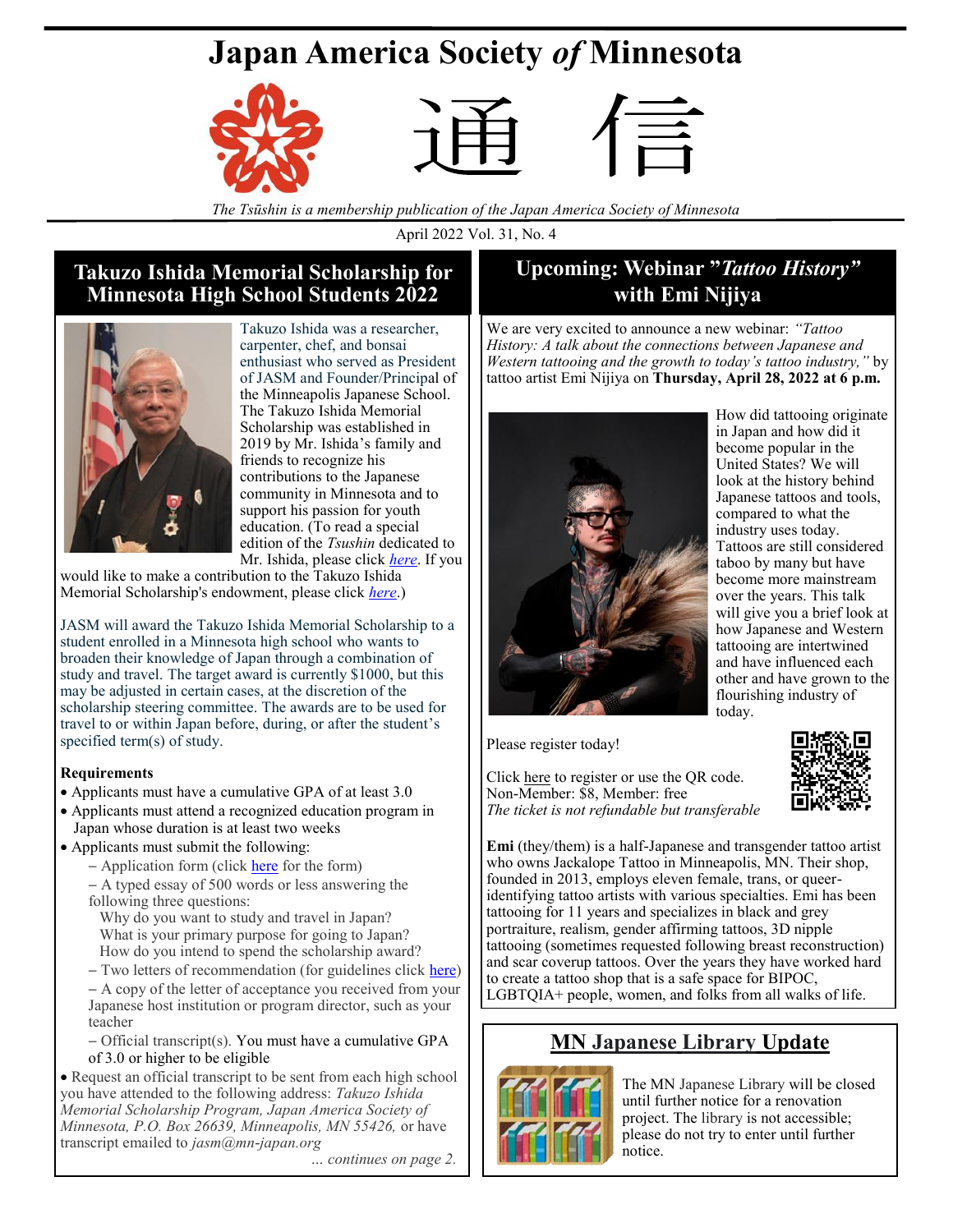# **Message from Executive Director Rio Saito**



Hello JASM members; I hope you all are doing well and enjoying the beginning of spring. A quarter of the year has already passed; I can't believe how quickly time flies these days! As you may already know, we had another successful J-Quiz in February. First, I would like to truly thank all of the teachers who work tirelessly to lead and support students. And this goes for both high school and college teachers. Thank you

for your work - your work truly is a huge part of bridge building between Japan and America. And I also would like to thank the volunteers for your support. Without you, we could not have the competition. Lastly, thank you so much to the J-Quiz committee for your dedication and hard work.

The J-Quiz committee jumped onto the planning of the 2023 competition right after this year's competition, to update and improve the program. We would like to continue learn and grow to be able to better support teachers and students. One of the highlights of this year's J-Quiz was to have more schools from Wisconsin participating in the competition. This is one of the advantages of having an online competition: neighboring states' schools can participate. We would like to have another online J-Quiz in 2023 to invite more schools from outside Minnesota. Hopefully this will motivate more students to learn more. What I cannot forget to mention is how much we appreciate the event sponsors, who believe in the cause and care so much about education. These young people will be your future wonderful workforce. Please continue your support for raising the future of Minnesota and our region.

We are continuing our effort to keep having events online, while slowly introducing in-person events as well. As  $2022$  is the  $50<sup>th</sup>$ anniversary of JASM, we are planning to have special events starting this June. (As the record shows, JASM was registered to be a nonprofit organization in July of 1972.) Throughout this year, we would like to continue having online events with an emphasis on cross-cultures. We will be sharing upcoming events with you as soon as details are set.

As we celebrate our anniversary, we would like to thank everyone who came before us and paved the way for us, and we would like to share what the future holds. Please join us to continue the journey of bringing our cultures together.

*Rio Saito Executive Director*

### **Takuzo Ishida Memorial Scholarship for Minnesota High School Students 2022** *continues...*

The selection committee will review all applications and select finalists for in-person or online interviews. Applicants unable to participate in the interview process may be disqualified by the selection committee.

**Please note:** Applicants must be a U.S. citizen or a lawful permanent resident currently enrolled at a Minnesota high school. The awardees will be asked to provide a written report on their experience while in Japan upon completion of their program, and to make a personal appearance at a Japan America Society of Minnesota function during the semester after their travel is completed. Scholarship awards are generally not considered taxable income if used for tuition, books, or other similar educational expenses. Award recipients should consult with a tax advisor to understand their potential tax liability.

### **2022 Timeline:**

- Announce the scholarship: **March 1, 2022**
- Start accepting applications: **March 1, 2022**
- Deadline for applications: **April 15, 2022**
- Finalists' interviews with scholarship committee members: **April 15-30, 2022**
- Winner of the Scholarship will be notified: **Early May, 2022**



# **Membership News** (2/21 –3/20, 2022)

Thanks to the following new JASM members:

Meaghan Fors, Becky Sippel

Thanks to the following renewing JASM members:

Christine Faust, Karen Harwerth, Nobby Hashizume, Andy Morris, Chelsie Willett

Thanks to the following renewing JASM Corporate members:

Voyager Group Inc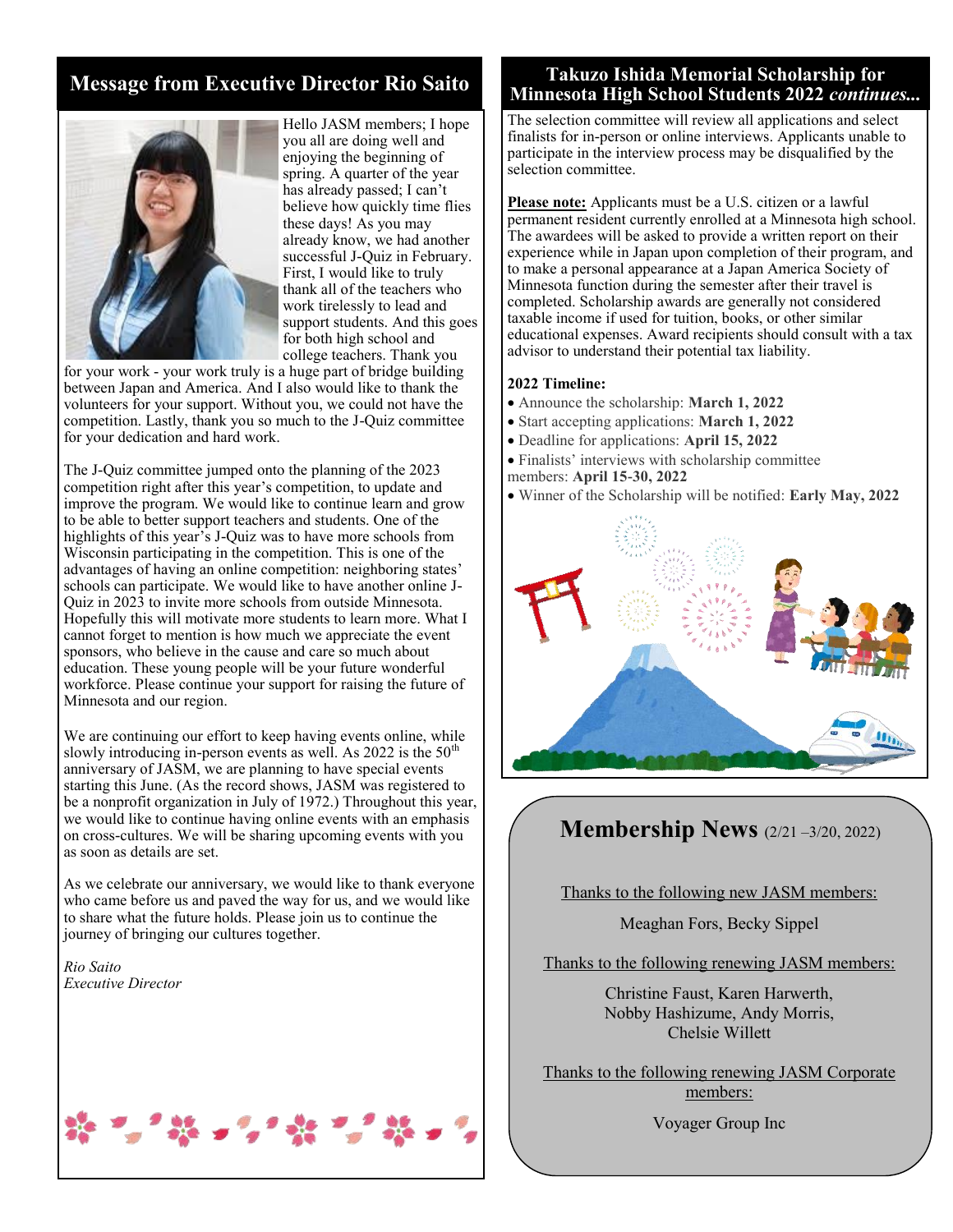# **Upcoming:** *New Member Social 2022*

### *This event is for new JASM members only.* **Welcome new JASM Members!**



Picture: Participants of "Know Me Kai: Welcome JASM Members 2021

Please join us for the *New Member Social 2022 on Wednesday, April 20 from 6:00 pm to 7:00 pm.*

This event will help you get to know JASM a little bit better and become acquainted with other Japan enthusiasts in Minnesota and surrounds.

**[Register](https://japanamericasocietyofminnesota.wildapricot.org/event-4752386) today!** *(This event is for new JASM members only. To register you should be signed in JASM website.*) If you are not a member yet, please [join](https://japanamericasocietyofminnesota.wildapricot.org/Join-JASM) us!

We are looking forward to seeing you online!

# *Kamoda Shōji: The Art of Change* **at Minneapolis Institute of Art**

*(From Mia website: [Kamoda Shōji: The Art of Change](https://new.artsmia.org/exhibition/kamoda-shoji-the-art-of-change) )*



*Kamoda Shōji, Japanese, 1933-1983, Jar (detail), 1971, stoneware with red and green painted glazes, 4 ½ x 6 1/2 in., Collection of Joan B. Mirviss and Robert J. Levine* 

**December 11, 2021 -April 17, 2022**

Cargill Gallery Free Exhibition

Kamoda Shōji (1933–1983) became one of Japan's most celebrated potters. His groundbreaking approach to the interplay among material, form, and surface helped revolutionize the way Japanese artists approached ceramic production. Inquisitive, thoughtful, and tireless, Kamoda was driven to innovate and experiment. His astonishing output and creativity garnered him a considerable following in Japan, and more recently in the United States. Despite his untimely death at the age of 49, this admiration continues today. This exhibition, the first outside of Japan, features nearly 50 works from 10 private American collections and spans the breadth of his brilliant artistic career.

#### *Please thank our members with your support!*

### *Corporate Benefactor Members*

Daikin Applied Delta Air Lines, Inc. MTS Systems Corporation Sawai Pharmaceutical Co., Ltd. Taiyo International

*Corporate Patron Members*  Dorsey & Whitney LLP

### *Corporate Sustaining Members*

Arctos Law PLLP Deloitte Tax, LLP Hamre, Schumann, Mueller & Larson, PC Japan Lifeline Co. Ltd. Mall of America Medtronic, Inc. Metropolitan Airports Commission MGK, Inc. Minnesota Council of Teachers of Japanese Naigai Industries US.A. Inc. The Bank of Tokyo-Mitsubishi UFJ, Ltd.

#### *Corporate Contributing Members*

Briggs and Morgan, P.A. IACE Travel Satellite Industries, Inc. Surdyk's Liquor & Cheese Shop ŪMEI

#### *Partners in Service*

JK's Table Kiku Enterprises, Inc. Minnesota Trade Office Sakura Restaurant Saint Paul Saints Baseball Club Saji-Ya Restaurant Suishin Restaurant Tomodachi Voyager Group Inc Zen Healing Center

#### *Nonprofit Members*

Concordia Language Villages Economic Club of Minnesota Global Minnesota JETAA Minnesota JETRO Chicago JP Network, St. Cloud State University KCC–Japan Education Exchange Macalester College Asian Languages & Cultures Department Minneapolis Japanese School Minneapolis Institute of Art Minnesota Orchestra Mu Performing Arts NDSU-Emily Reynolds Historic Costume Collection Twin Cities Aikido Center UMN Department of Asian and Middle Eastern Studies University of North Dakota-Grand Forks Winona State University Global Studies and World Languages

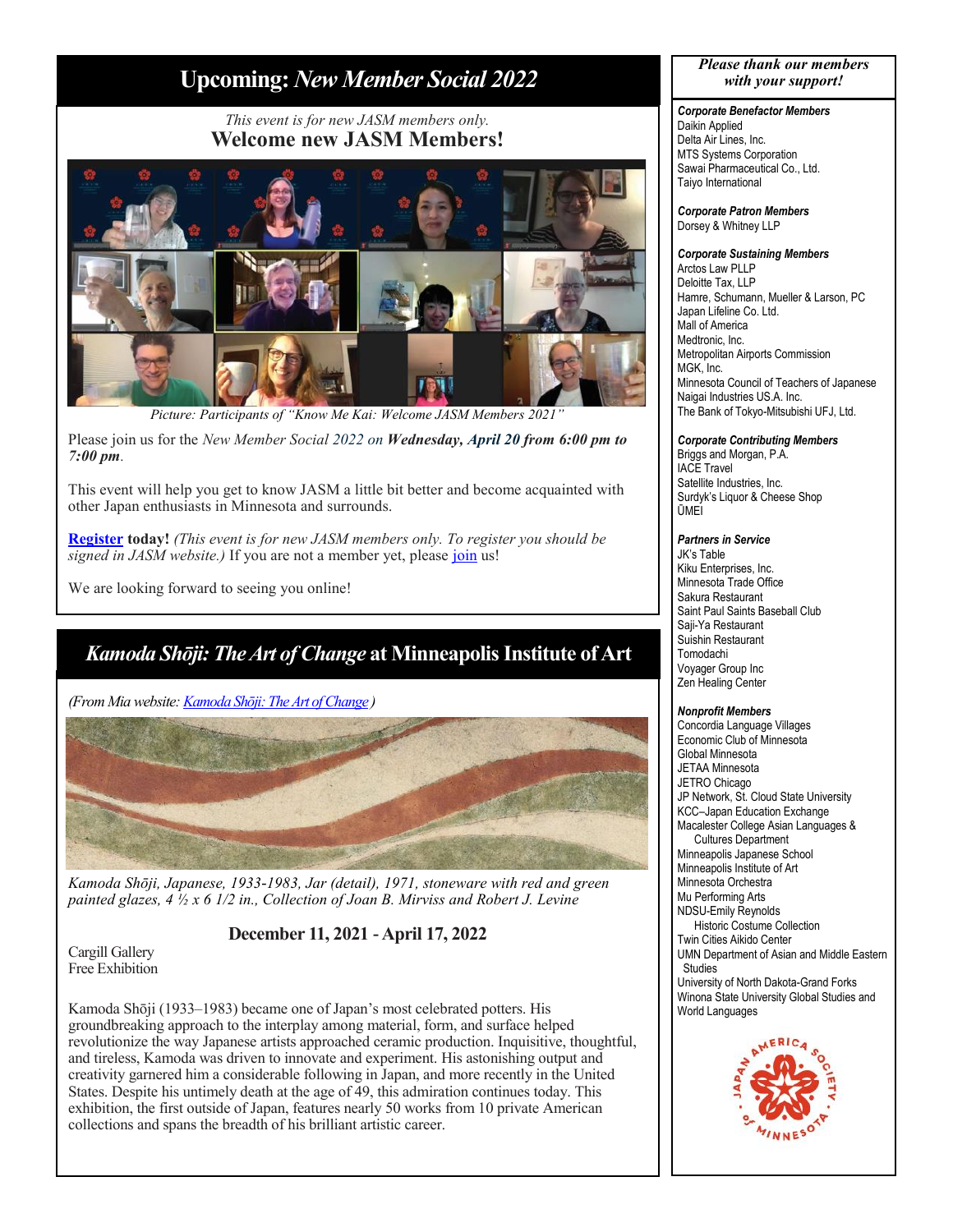**New Japanese Garden Taking Shape by** *Aiko Hatano*



On Saturday afternoon March 19th, I met Mr. Vern Hunter. Vern is a Japanese garden committee member of the Northern Plains Botanic Garden Society. He is eager to go forward with the master plan for the "Mind & Soul" Japanese Garden at the Northern Plains Botanic Garden, Fargo, ND. If you've been to the Rourke Art Museum in Moorhead, MN, you must have seen the picture of "Garden of MIND & SOUL," designed by worldknown Japanese garden architect Sadafumi Uchiyama. We discussed ways to improve this plan and how we could cooperate to have Japanese cultural events at the garden in the future. I believe that one of the first steps is to let local people know about the connection between North Dakota and Japan.



Did you know that the monument at Fargo's Hector International Airport was donated by a Japanese corporation? The company was called Fujitekko at the time of the gift; now its name is Univance Corporation. Univance used to have a Fargo office, but not anymore. The monument, a sundial, was given to the city of Fargo to commemorate the centenary of the state of North Dakota, in 1989. It's is located across the drive from the airport's main

doors, near the flagpoles. Although everyone who arrives at the Fargo airport passes the monument, few know that it was donated by a Japanese company.

I am interested in the history of business relationships between North Dakota and Japan. If you know anything about this history, please share with us.

*Aiko Hatano JOI Coordinator*



# **Tom Haeg's Book Review**

*Bullet Train*; Kotaro Isaka, Overlook Press, 2010 [English translation, Sam Malissa, 2021]; 415 pages.



Venue in this mystery thriller is an eponymous shinkansen departing Tokyo Station for Tohoku*.* It is boarded by five criminal hitmen intent on murdering, kidnaping, and otherwise commit miscellaneous bodily harm as the train passes through Ueno, Omiya, and Sendai stations, destined for Morioka.

Our protagonists (I use the term loosely) are five contract assassins, seemingly unrelated, conducting sociopathic schemes while traveling at 250 kilometers per hour. I say they are unrelated until they are related: and there's the plot. We just have to wait for the train to arrive in Morioka to see how all their shenanigans are connected.

Despite their sheer evil ("His desire to do violence is palpable"), they are hilariously funny in their blunders and hysterically farcical in their ineptness. Similarities to the Coen brothers' villains abound. What sustains our interest is their absurdity in the moment. We simply cannot believe that this could happen in Japan in general and on an iconic *shinkansen* in particular. We are also amused by the character study of the criminal mind, worthy of a Hitchcock cinematic analysis.

The movie *Bullet Train,* based on the novel, is in the can and will be released in July 2022, starring Brad Pitt and Sandra Bullock (Lady Gaga unexpectedly withdrew, really, that's true). All aboard!

*Tom Haeg*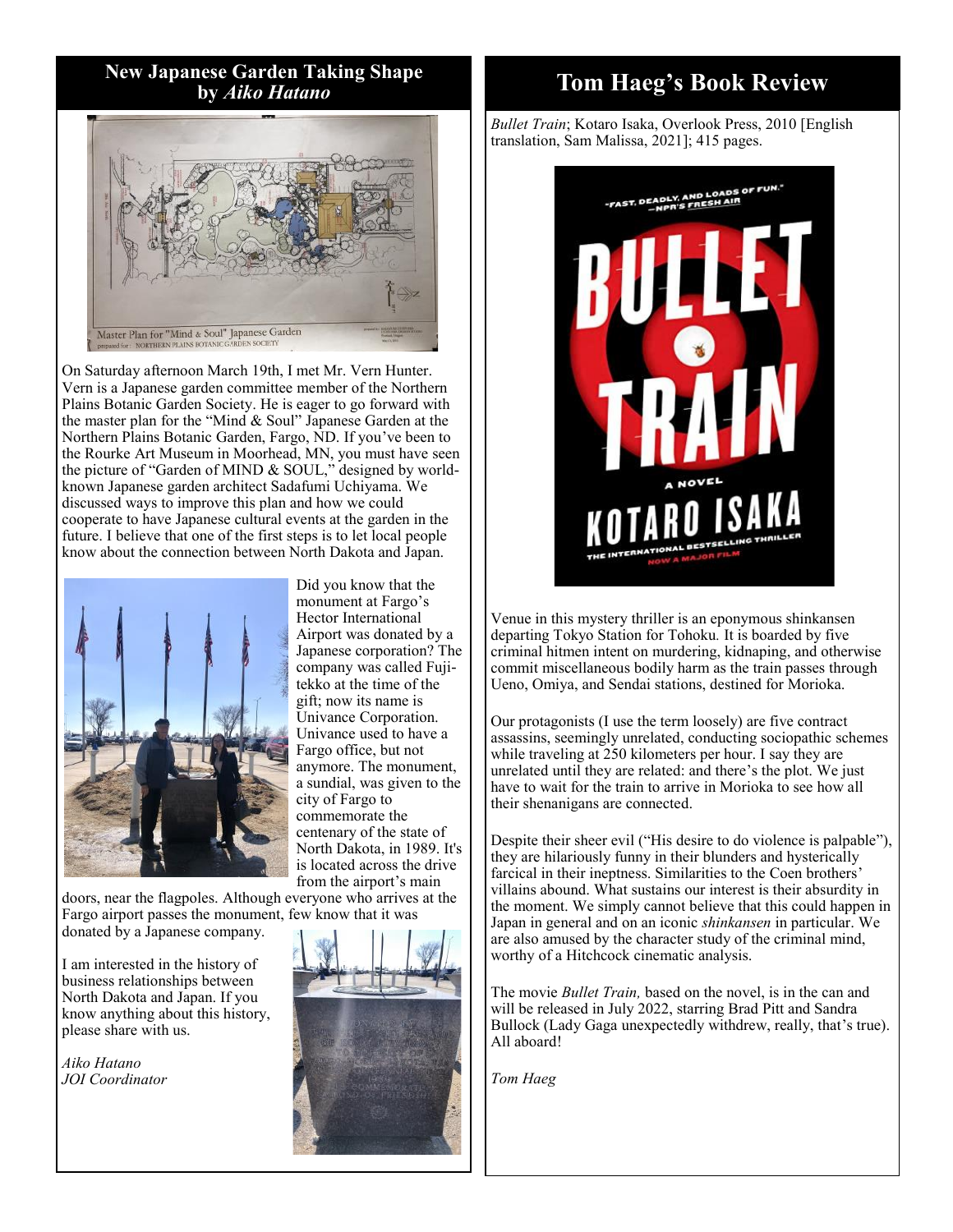| <b>Japan America Society of Minnesota</b><br>O Membership Application O Change of Address<br>O Membership Renewal O Tax-deductible Donation |                                                                                          |
|---------------------------------------------------------------------------------------------------------------------------------------------|------------------------------------------------------------------------------------------|
| Name                                                                                                                                        |                                                                                          |
| Name (2nd adult of a household membership)                                                                                                  |                                                                                          |
| Address                                                                                                                                     |                                                                                          |
| City<br><b>State</b>                                                                                                                        | ZIP                                                                                      |
| E-mail                                                                                                                                      | <b>Individual Membership</b><br>Patron\$1,000+<br>Sustaining\$500+<br>Contributing\$100+ |
|                                                                                                                                             |                                                                                          |
| Phone                                                                                                                                       | Individual \$30                                                                          |
| I would like to make an additional tax-<br>deductible donation of                                                                           | Student \$20<br>Household \$50<br>(2 adults plus children under 18)                      |
| Amount Enclosed:<br>(Please make checks payable to JASM)                                                                                    |                                                                                          |

### **Become a JASM Member**

*Support our mission and become a member!*

- 1. Go to  $\overline{\text{mn-japan.org}}$
- 2. At the top, hover over 'Support' then click on ['Join'](https://japanamericasocietyofminnesota.wildapricot.org/Join-JASM)
- 3. Select your membership type and read the benefits and instructions.

You can also become a member using your smartphone.

# Advertise in the Tsushin!

Advertisement Rates Style Size (height x width) Cost/issue  $1/4$  page  $5 \times 3.5$  in  $$50.00$  $1/2$  page 7.5 x 5 in/3.5 x 10 in \$90.00 Full page  $7.5 \times 10 \text{ in}$  \$150.00 Classified 80 character line \$10/ line (minimum 2 lines)

Production and design available in both Japanese and English for an additional charge. Deadline for completed ads and classifieds is the 20th of every month.

## Questions? Contact the JASM Office jasm@mn-japan.org

**Calendar**

April

Webinar "*Tattoo History"* with Emi Nijiya, **April 28, 2022**

# **Japanese Conversation Clubs**



**The Japanese Speaking Club** is an informal meeting for those wishing to practice Japanese. We encourage those just beginning the language as well as native speakers to participate to meet new people, discuss experiences in Japan, or simply to speak Japanese.

This group currently meets regularly over Zoom. For more details, send an email to group coordinator Will Etkin: will.etkin"at"[gmail.com](http://gmail.com/)

Check out another conversation group: **Twin Cities Japanese Conversation Meetup Grou**p [\(https://](https://www.twincitiesjapaneseconversation.com/)

[www.twincitiesjapaneseconversation.com/](https://www.twincitiesjapaneseconversation.com/) ) *Note: This is a private group. In order to join, a questionnaire must be completed at the web site linked above.*

The goal of Twin Cities Japanese Conversation Meetup is language fluency in either Japanese or English. This group is for Japanese language learners who want to improve their Japanese speaking skills or/and native Japanese speakers who want to improve their English speaking. Those who just want to help out are also welcome.

Parts to the meetup: 自己紹介 (self-introductions), 質疑応答 (questions and answers about language) and 会話練習 (conversation practice).

**Meetings**: Edina (Monday), Minnetonka (Thursday), Saint Paul (Saturday).

### **Since March 16, 2020 the group is holding all meetings online.**

For any question about this group, please email Mariquita Anderson: [mariquita"at"twincitiesjapaneseconversation.com](mailto:mariquita@twincitiesjapaneseconversation.com)